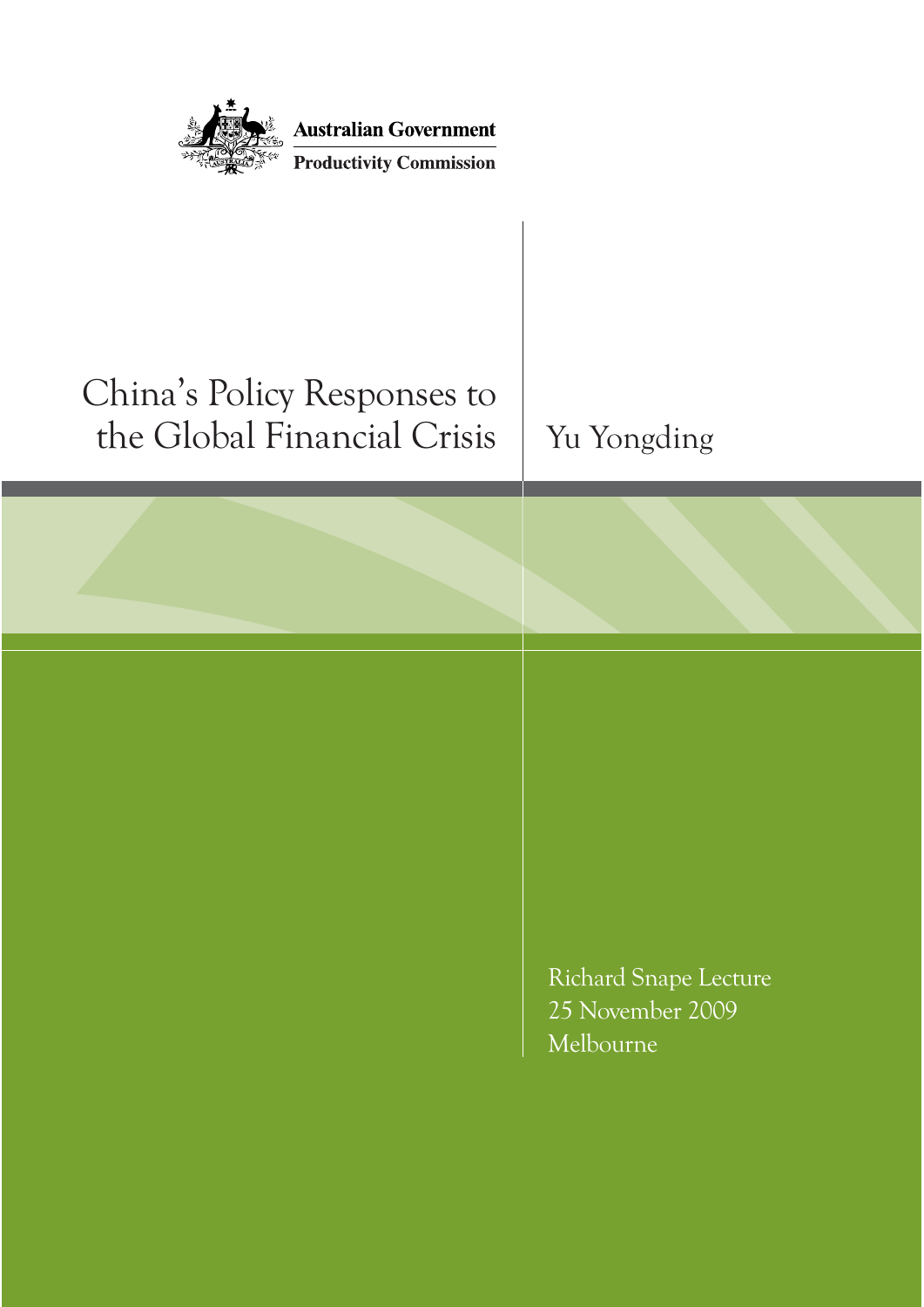### © **COMMONWEALTH OF AUSTRALIA 2009**

### **ISBN 978-1-74037-295-4**

This work is subject to copyright. Apart from any use as permitted under the Copyright Act 1968, the work may be reproduced in whole or in part for study or training purposes, subject to the inclusion of an acknowledgment of the source. Reproduction for commercial use or sale requires prior written permission from the Attorney-General's Department. Requests and inquiries concerning reproduction and rights should be addressed to the Commonwealth Copyright Administration, Attorney-General's Department, Robert Garran Offices, National Circuit, Canberra ACT 2600.

*This publication is available in hard copy or PDF format from the Productivity Commission website at www.pc.gov.au. If you require part or all of this publication in a different format, please contact Media and Publications (see below).* 

### **Publications Inquiries:**

Media and Publications Productivity Commission Locked Bag 2 Collins Street East Melbourne VIC 8003

Tel: (03) 9653 2244 Fax: (03) 9653 2303 Email: maps@pc.gov.au

### **General Inquiries:**

Tel: (03) 9653 2100 or (02) 6240 3200

### **An appropriate citation for this paper is:**

Yu, Y. 2009, *China's Policy Responses to the Global Financial Crisis*, Richard Snape Lecture, 25 November, Productivity Commission, Melbourne.

JEL codes: E52 E62 G01

### *The Productivity Commission*

The Productivity Commission, is the Australian Government's independent research and advisory body on a range of economic, social and environmental issues affecting the welfare of Australians. Its role, expressed most simply, is to help governments make better policies, in the long term interest of the Australian community.

The Commission's independence is underpinned by an Act of Parliament. Its processes and outputs are open to public scrutiny and are driven by consideration for the wellbeing of the community as a whole.

Information on the Productivity Commission, its publications and its current work program can be found on the World Wide Web at www.pc.gov.au or by contacting Media and Publications on (03) 9653 2244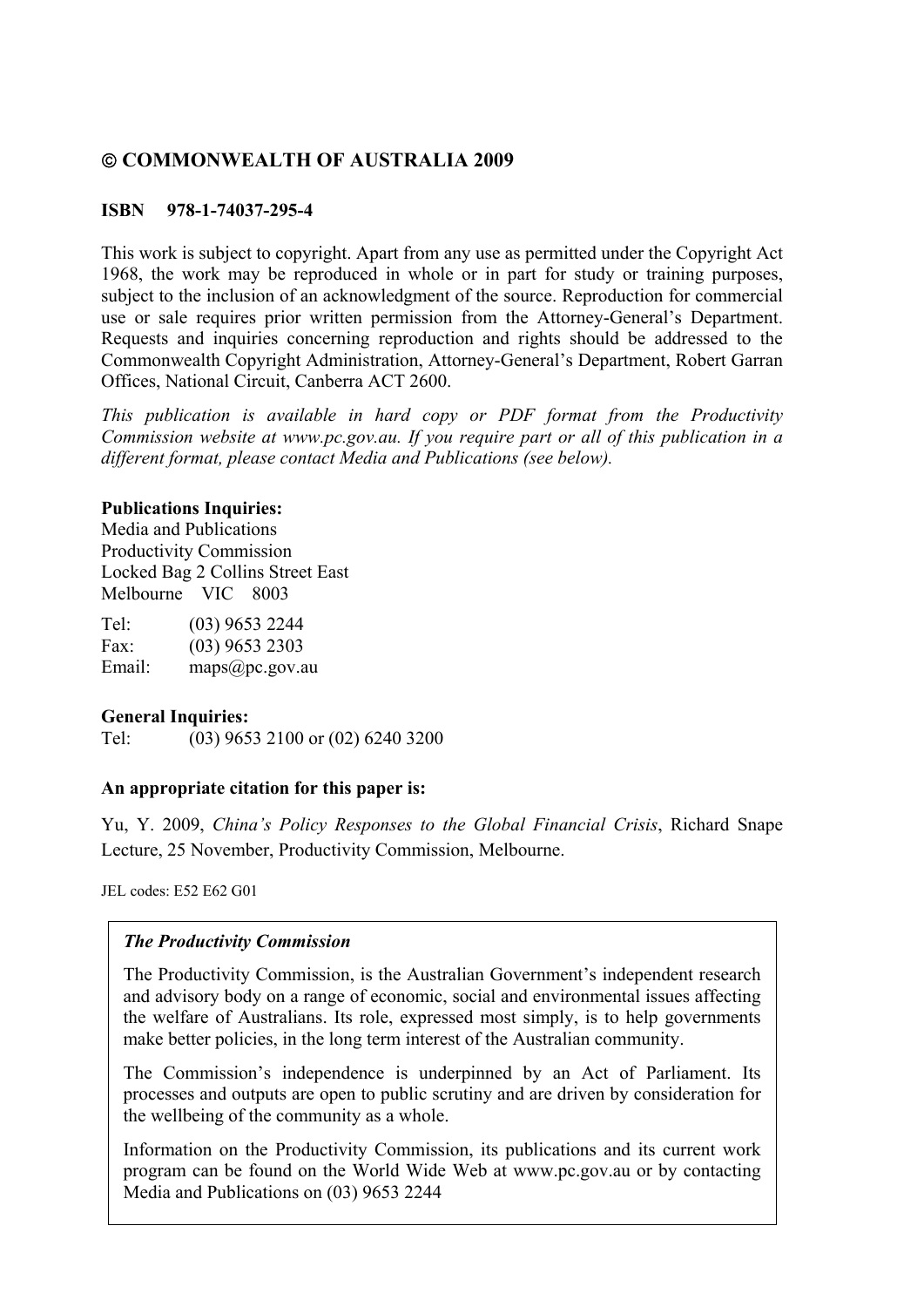# Contents

| Foreword |                                                                                               | V  |
|----------|-----------------------------------------------------------------------------------------------|----|
|          | China's policy responses to the global financial crisis                                       |    |
|          | The features of China's growth pattern                                                        | 2  |
| 2        | China's policy responses to the global economic crisis                                        | 10 |
| 3        | The long-term impact of the stimulus package and<br>expansionary monetary policy              | 11 |
| 4        | The rebalancing of the Chinese economy and the safety of<br>China's foreign exchange reserves | 13 |
|          | Concluding remarks                                                                            | 14 |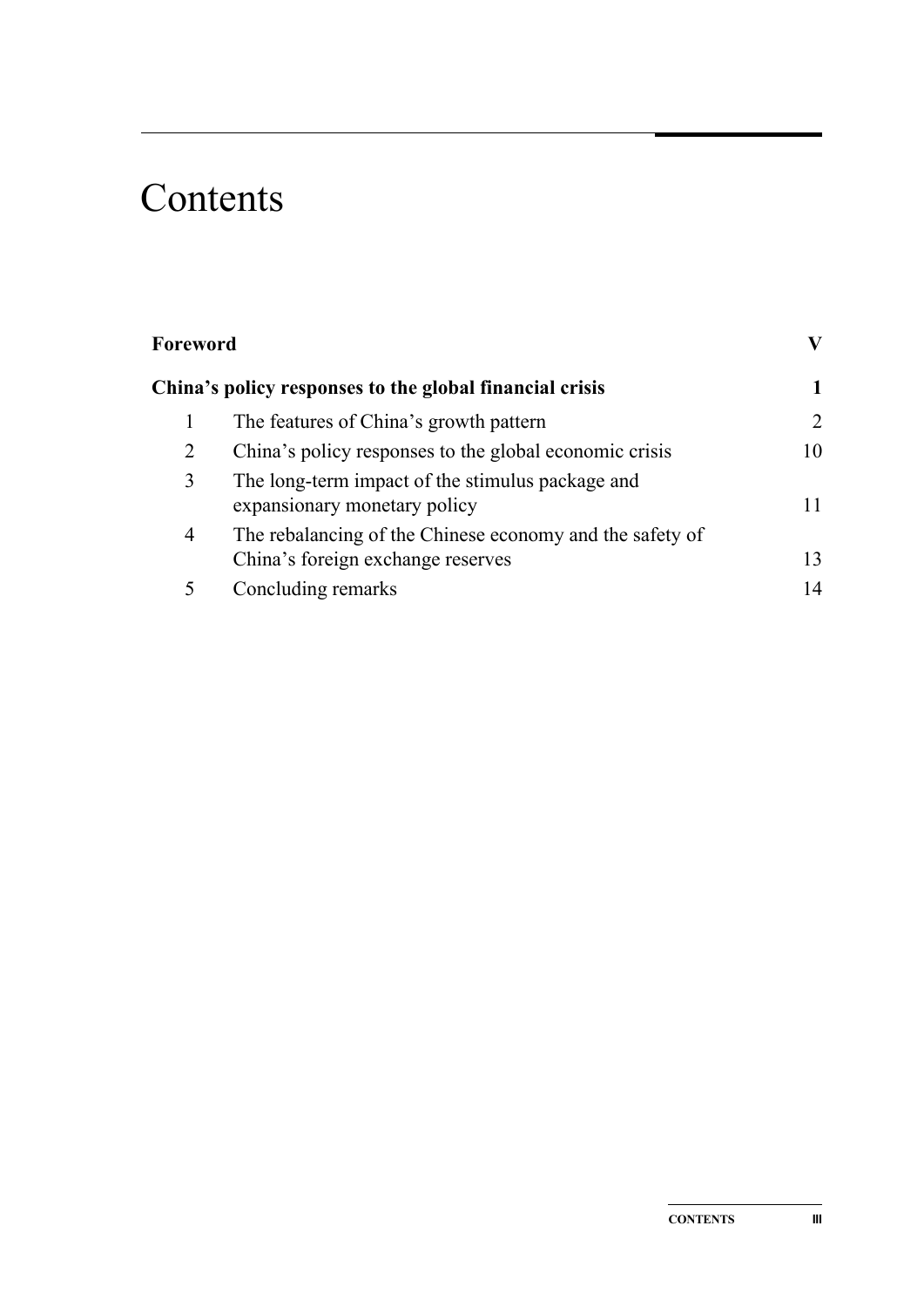# **Productivity Commission**

# **Richard Snape Lecture series**

| 2009 | China's Policy Responses to the Global Financial Crisis                                    |
|------|--------------------------------------------------------------------------------------------|
|      | Professor Yu Yongding                                                                      |
|      | <b>Chinese Academy of Social Sciences</b>                                                  |
| 2008 | Latin America in the Global Economy: Challenges and Opportunities                          |
|      | Vittorio Corbo                                                                             |
|      | Governor of the Central Bank of Chile 2003–2007                                            |
| 2007 | Economic and Regulatory Reforms in Europe: Past Experience and<br><b>Future Challenges</b> |
|      | <b>Patrick Messerlin</b>                                                                   |
|      | Director, Groupe d'Economie Mondiale                                                       |
|      | Institute d'Etudes Politiques de Paris                                                     |
| 2006 | The World Economy in the New Millennium: A New Golden Age?                                 |
|      | Deepak K. Lal                                                                              |
|      | James Coleman Professor of Development Studies                                             |
|      | University of California Los Angeles                                                       |
| 2005 | Will Asian Mercantilism Meet its Waterloo?                                                 |
|      | Martin Wolf                                                                                |
|      | Associate Editor and Chief Economics Commentator, Financial Times                          |
| 2004 | <b>Spreading Prosperity and Resisting Economic Divergence:</b>                             |
|      | The Significance of Richard Snape's Academic Legacy                                        |
|      | Anne O. Krueger                                                                            |
|      | First Deputy Managing Director, International Monetary Fund                                |
| 2003 | 40 Million Aussies? The Immigration Debate Revisited                                       |
|      | Professor Max W. Corden                                                                    |
|      | <b>Emeritus Professor of International Economics</b>                                       |
|      | <b>Johns Hopkins University</b>                                                            |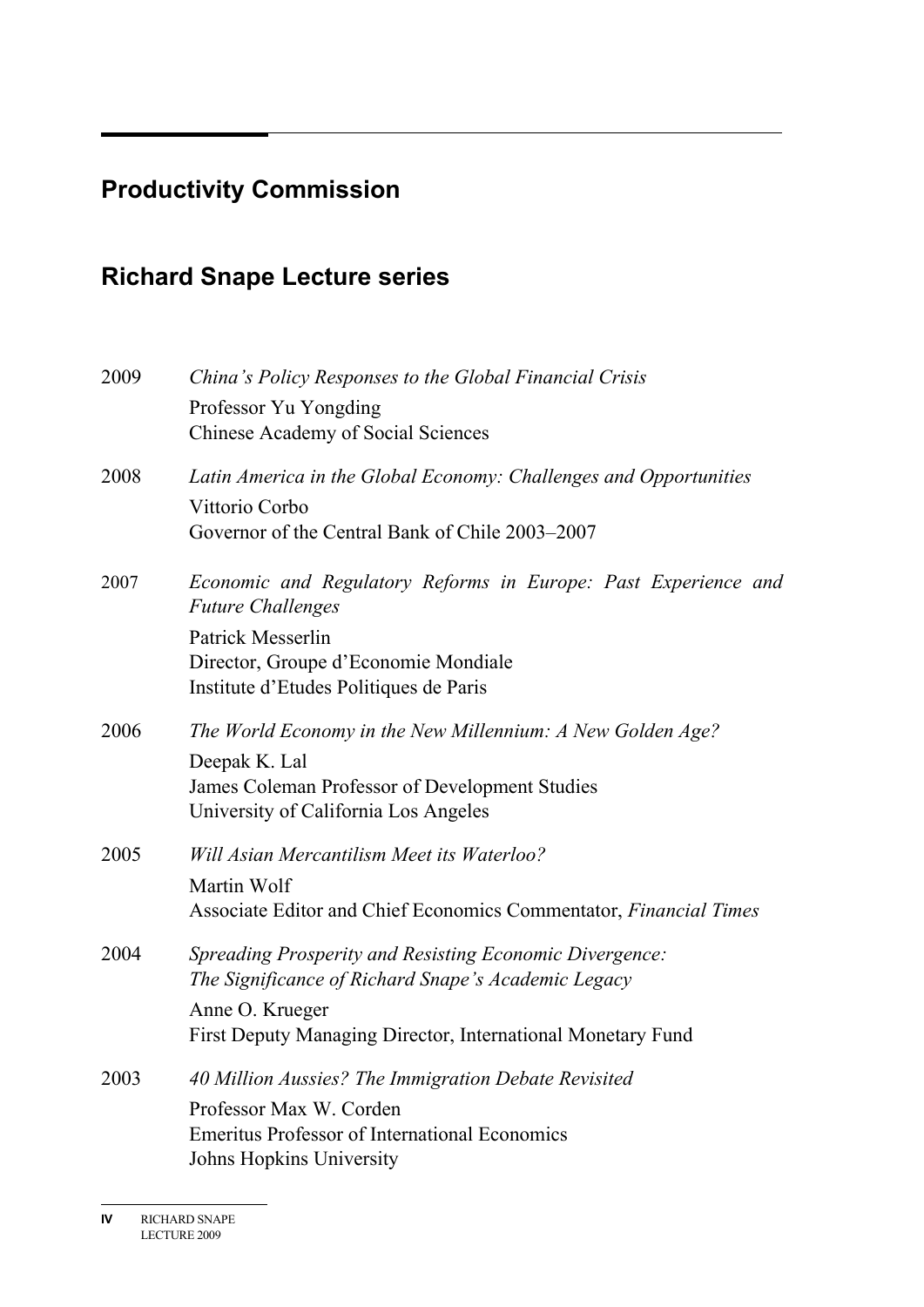# Foreword

Richard Snape capped a long and distinguished career as Professor of Economics at Monash University with a new and accomplished career at the Industry Commission, and then as Deputy Chairman of the Productivity Commission. In the eight years that he spent at the Commission before his untimely death in October 2002, he played a pivotal role in overseeing our research program, as well as participating in major public inquiries.

This is the seventh in a series of lectures in memory of Richard Snape. With Richard's own interests and high standards in mind, the lecture series elicits contributions on important public policy issues from internationally recognised figures, in a form that is accessible to a wide audience.

We are fortunate to have Professor Yu Yongding as this year's lecturer. Professor Yu's distinguished career includes appointments as Director-General of the Institute of World Economics and Politics at the Chinese Academy of Social Sciences, member of the Monetary Policy Committee of the People's Bank of China, and member of the National Advisory Committee of the  $11<sup>th</sup>$  Five Year Plan for National Economic and Social Development of the People's Republic of China. The theme of Professor Yu's presentation — China's policy responses to the global financial crisis — provides timely insight into what is perhaps the most significant economic challenge of the post-war era.

I am grateful to Professor Yu Yongding for agreeing to come to Australia to present the Richard Snape Lecture for 2009.

Gary Banks AO Chairman

November 2009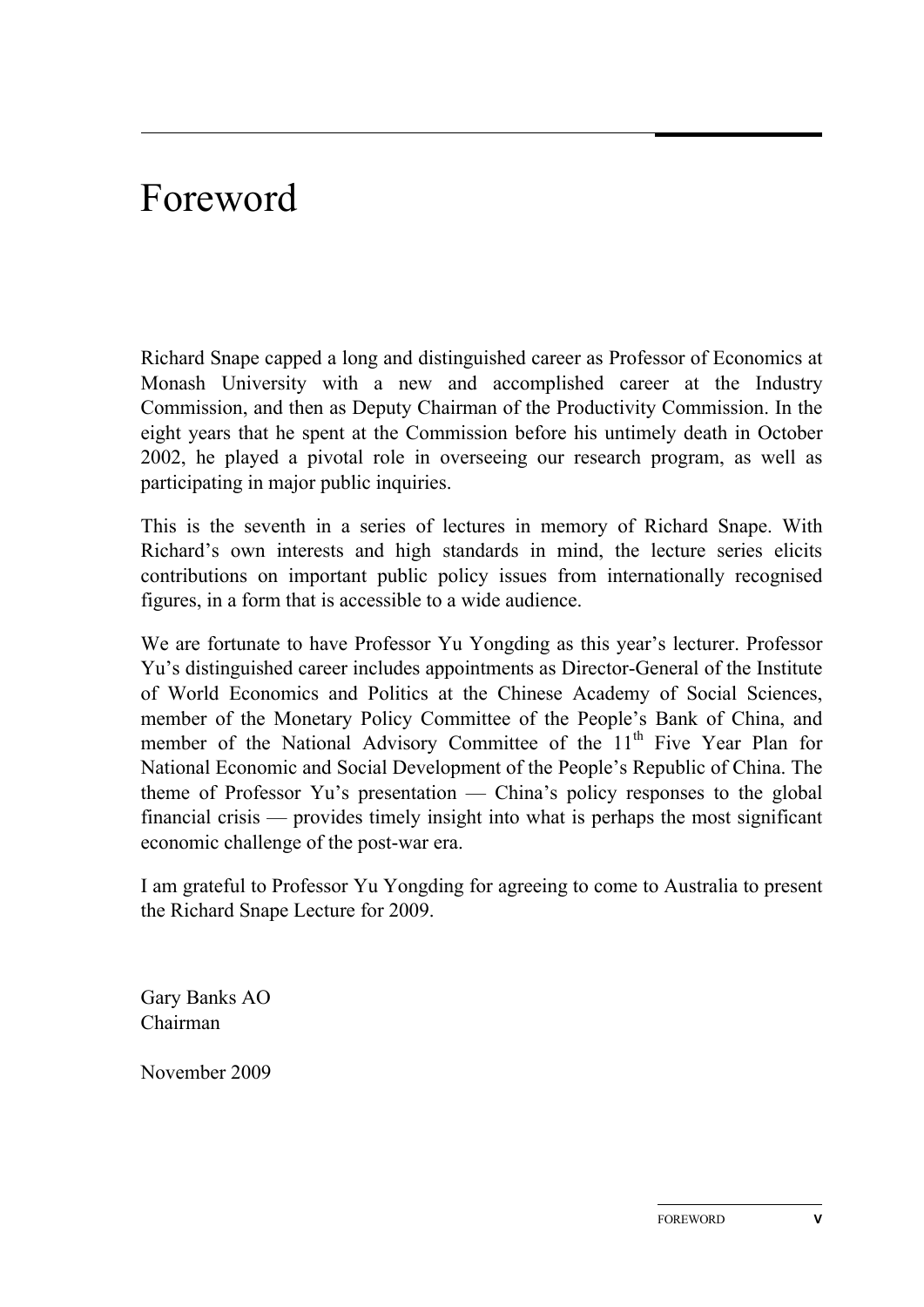## **RICHARD SNAPE 1936 – 2002**

Richard Hal Snape was Deputy Chairman of the Productivity Commission and Emeritus Professor of Monash University. He was a Board Member of the Australian Research Council, Fellow of the Academy of the Social Sciences in Australia and a Distinguished Fellow of the Economic Society of Australia.

## **YU YONGDING**

Yu Yongding was until recently Director-General of the Institute of World Economics and Politics at the Chinese Academy of Social Sciences in Beijing, where he is a Professor at the Post-Graduate School. He is President of the China Society of World Economics, Editor of *China & World Economy*, and Associate Editor of *Asian Economic Policy Review*.

Professor Yu was formerly a member of the Monetary Policy Committee of the People's Bank of China, and a member of the National Advisory Committee of the 11th Five Year Plan for National Economic and Social Development of the People's Republic of China. He has authored, co-authored and edited a dozen books, and published numerous papers and articles. His main research interests are in macroeconomics and the world economy.

**VI** RICHARD SNAPE LECTURE 2009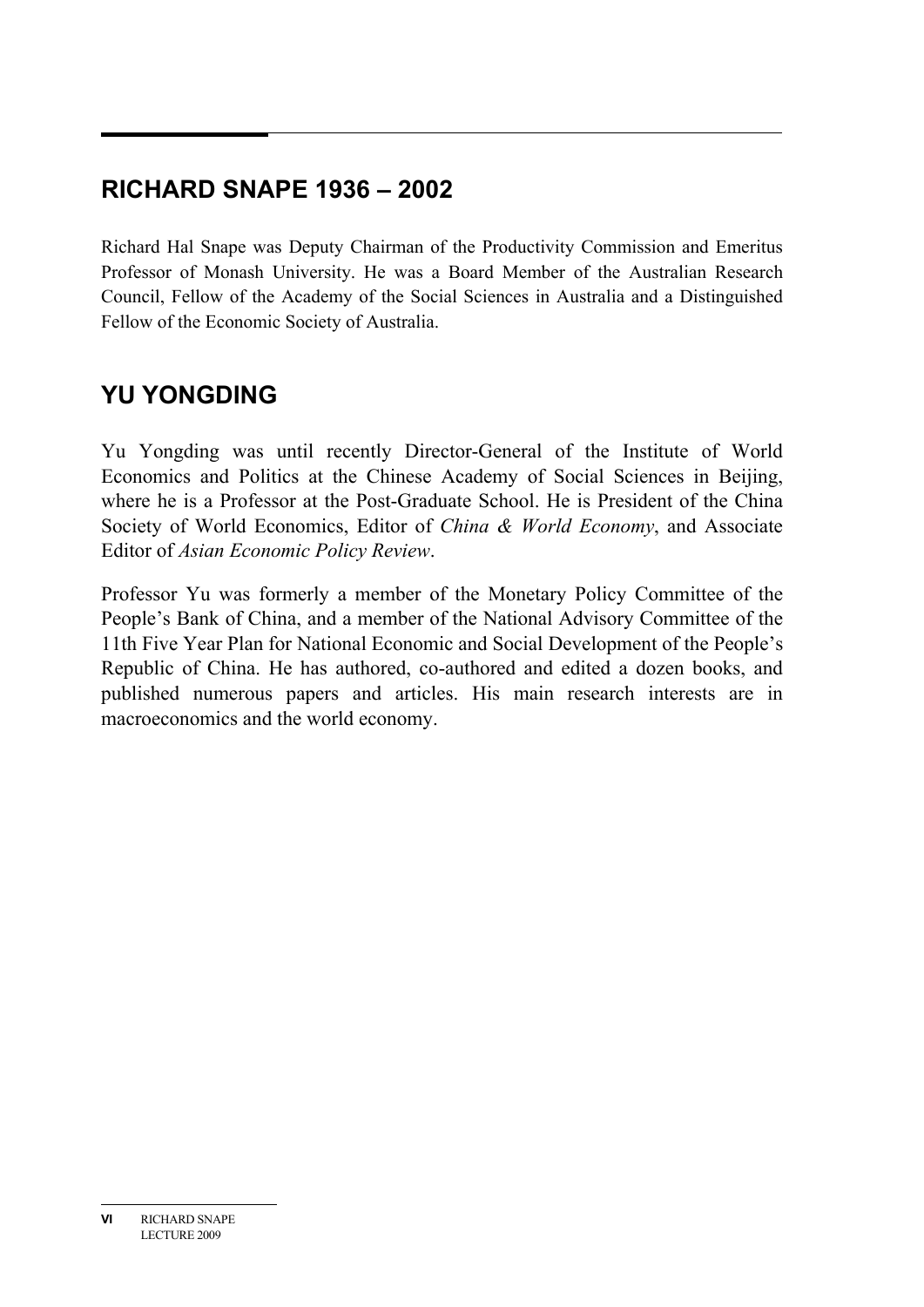# China's policy responses to the global financial crisis

## **Yu Yongding**

Since reforming and opening up its economy, China has created an economic miracle. Its average annual rate of GDP growth over the past three decades was 9.8 per cent. This unprecedented growth vastly improved the living standards of the Chinese people. In the period 2002–2007, China registered an average annual growth rate of 10.5 per cent, while the inflation rate was kept under 2 per cent. This period can be said to be the best period over the past three decades as far as macroeconomic performance is concerned.

In 2007, China's GDP growth rate was 13 per cent. In 2008 China's GDP growth fell gradually at first, and then after the Lehman Brothers fiasco, fell in a dramatic fashion. In the first half of 2008 China was still able to manage an annual growth rate of 10.4 per cent. In the third and fourth quarters, the rate fell to 9 per cent and 6.8 per cent respectively. In the first quarter of 2009, the growth rate fell further to 6.1 per cent.

With hindsight, the turning point of China's growth happened in September 2008, after the Lehman Brothers' bankruptcy. The monthly growth rate of industrial products better reflects the changing fortunes of the Chinese economy. In August and September 2008, the growth rate of industrial products was 14.7 per cent and 11.4 per cent respectively. It dropped to 8.2 per cent and 5.4 per cent in October and November 2008. In February 2008, China's CPI hit 8.7 per cent, the highest in more than a decade. But the CPI index fell to 2 per cent in November and has remained negative since then, though sequential CPI growth has turned positive recently. The fall of the Producer Price Index since August 2008 was even more dramatic.

There is no doubt whatsoever that the single most important impact of the global financial crisis on the Chinese economy came from the fall in global demand which reflected China's extremely high export dependency. Indeed, China's export dependency is the highest among the major world economies. China's export to GDP ratio in 2007 was 35 per cent. In November 2008 exports shrank by 2.2 per cent over the year, compared with a positive growth rate of 25 per cent in September. The fall of exports may have cut GDP growth 3 by percentage points. If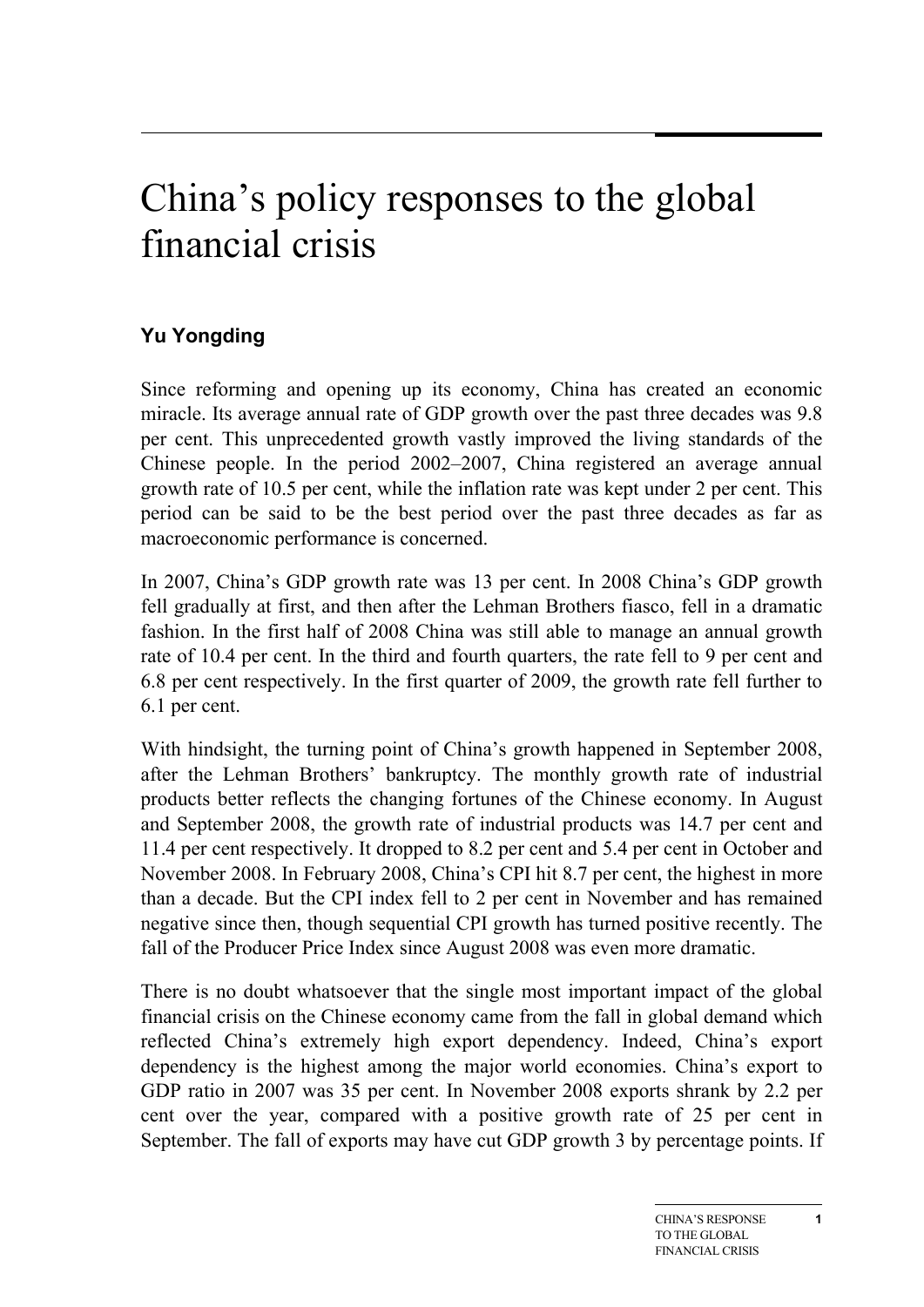its indirect impact is included, it may have shaved more than 5 percentage points off China's 2008 growth rate.

# **1 The features of China's growth pattern**

China's high export dependency is a result of China's export promotion policy, which has been in place for decades. However, from the macroeconomic point of view, China's high export dependency is, to a certain extent, attributable to China's overcapacity caused by over investment.<sup>1</sup> This is especially true over the past five years or so.

Fixed asset investment (FAI) and exports were the two most important engines of China's growth during the period 2002–2007. In this period, the average annual growth rate of exports and FAI were 29 per cent and 24 per cent respectively (figure 1). In 2007, the combined contribution of FAI and net exports to GDP growth was more than 60 per cent. Both China's investment rate and export to GDP ratio are strikingly high. These are the two most important characteristics of China's growth pattern.



### Figure 1 **Growth rates of exports and investment (current prices)**

*Data source*: Statistical Year Book, various issues, Statistics Bureau of PRC.

FAI has long been the single most important factor contributing to China's economic growth, because of its high growth rate as well as its sizable share in

<sup>&</sup>lt;sup>1</sup> The reason why China has been running current account and capital account surpluses is discussed in detail in Yu, Y. 2007, 'Global imbalances and China', *Australian Economic Review*, vol. 40, no. 1, March, pp. 1–21. The paper is based on the David Finch Memorial Lecture presented by Yu Yongding at the University of Melbourne on 17 October 2006.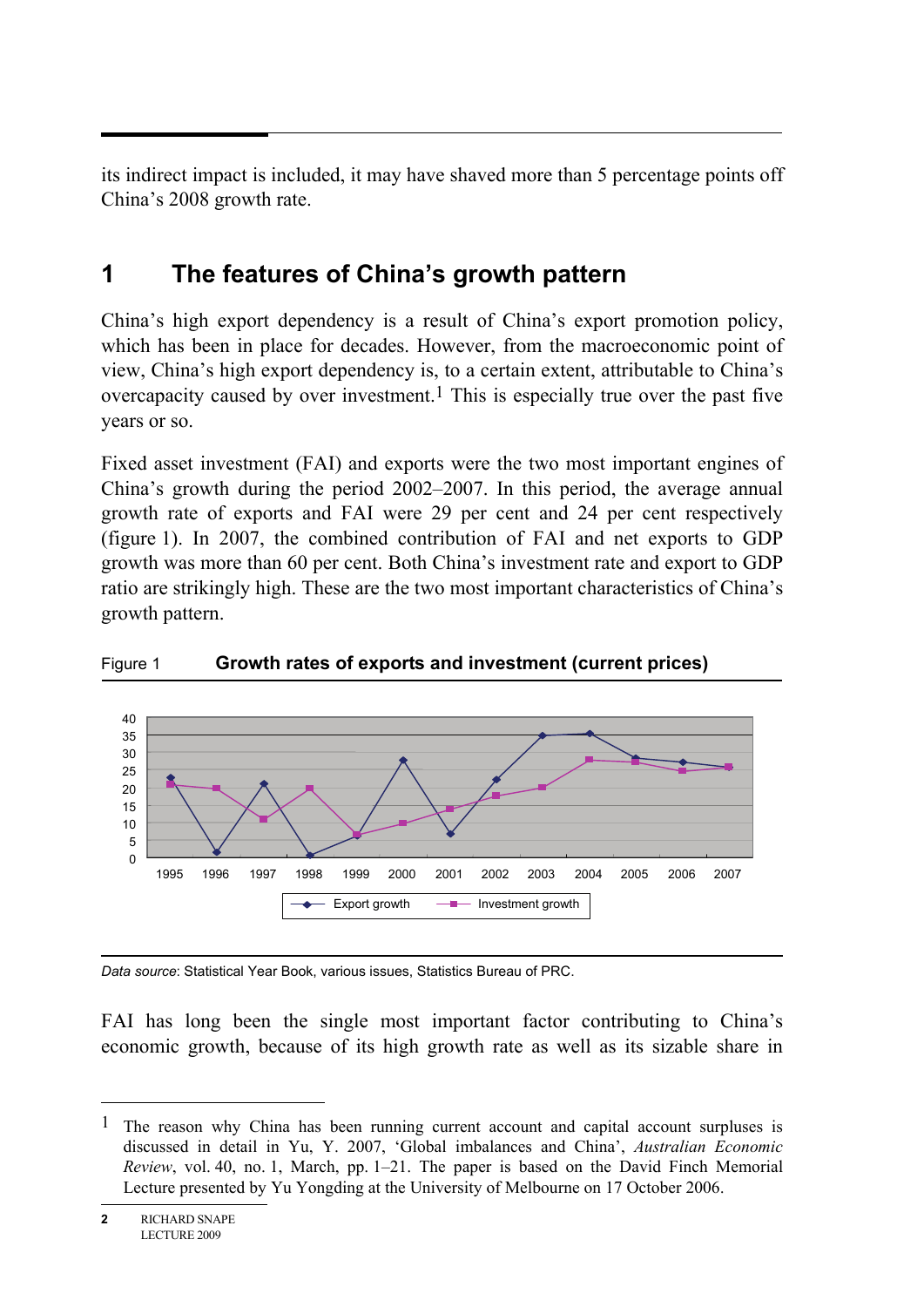GDP.<sup>2</sup> A noteworthy phenomenon in the past decade or so is that the growth rate of FAI has been consistently higher than that of GDP and, hence, the investment rate has been increasing persistently since 2001 (figure 2).





*Data source*: Zhongjing Net data bank (中经网数据库).

-

The persistent rise in the investment rate means that growth of the Chinese economy is in a non-steady state. By definition, a steady state means that (1) aggregate demand is equal to aggregate supply (and so are their growth rates); (2) the growth rates of all components of aggregate demand are equal; (3) the shares of all components of aggregate demand are constant; (4) a growth process in a steady state is sustainable. Our question here is that, in a non-steady state, characterized by a constant rising investment rate, how is China's growth drama being played out? Let me set out a framework of analysis first.

- 1. If the initial steady state is disturbed by an external shock in the form of a sudden acceleration in the growth rate of FAI, the investment rate of the economy increases.
- 2. Starting from the initial steady state and equilibrium, an increase in the growth rate of FAI means aggregate demand is greater than that of supply and hence overheating occurs.

<sup>2</sup> There have been controversies about the FAI real growth rate statistics. However, despite the inaccuracy, it is difficult to deny the fact that the growth rate of FAI in real terms has been consistently higher than that of real GDP.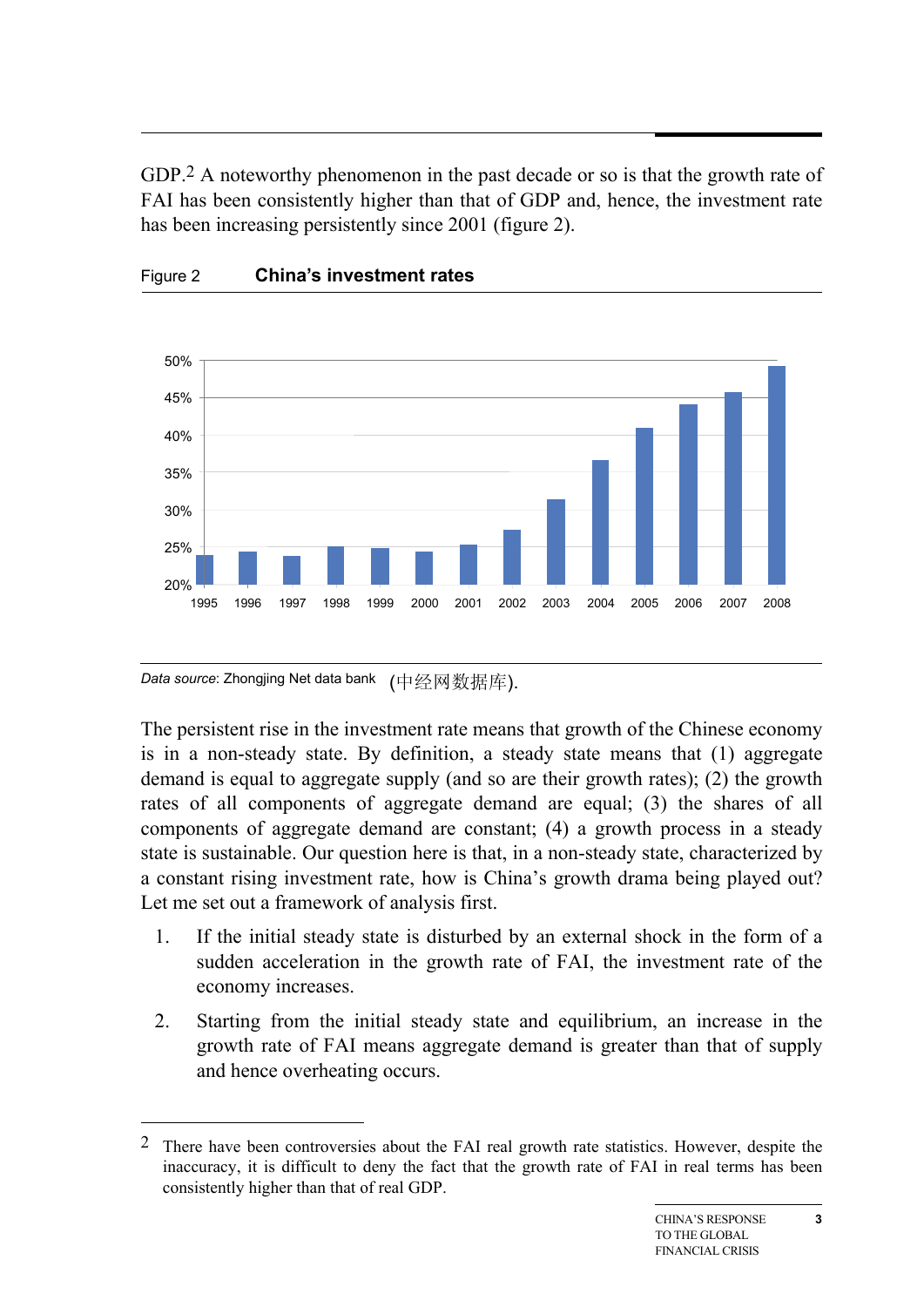- 3. Provided that there is no change in the capital-output ratio, a higher investment rate means a higher potential growth rate of the economy in the future.
- 4. However, in the periods immediately following, if growth rates of the other components of aggregate demand remain unchanged, the excess demand caused by the initial rise of the growth rate of FAI, which disturbed the initial equilibrium, will persist until the gap of excess demand narrows gradually to zero. However, the new equilibrium is temporary. Because the growth rate of FAI is higher than that of other components of aggregate demand, the investment rate and hence the potential growth rate will continue to rise. As a result, excess demand (overheating) will shift to overcapacity. Equilibrium is just a transitional stage between the overheating and overcapacity. The specific point in time of the turning point from overheating to overcapacity depends on initial conditions.3
- 5. It should be emphasized that equilibrium between aggregate demand and supply does not imply a steady state, because growth rates of different components of aggregate supply are different. In other words, the growth is imbalanced. Here, the growth rate of FAI is higher than those of other components of aggregate demand.
- 6. If the growth rate of components of aggregate demand other than FAI as a whole fail to rise<sup>4</sup>, overcapacity can only be absorbed by a further rise in the growth rate of FAI. As a result, the investment rate will rise further and so will the potential growth rate.
- 7. With both a higher investment rate and a higher potential growth rate, the growth rate of FAI must be increased further and further in subsequent periods so as to absorb overcapacity. Correspondingly, the investment rate will rise further and further and so will the potential growth rate. This implies that although a steady increase in the growth rate of FAI can help the economy achieve equilibrium (aggregate demand = aggregate supply) temporarily, it will worsen the balance of growth of different components of aggregate demand, with investment occupying an increasingly higher share of GDP, and ever widening overcapacity.

 $3$  For example, if the growth of FAI is maintained at the given higher rate after the one-off disturbance, the growth rate of potential GDP will rise gradually in the subsequent periods. At a certain point in time, when the growth of potential GDP has reached a certain rate, which is higher than rates of the rest of the components of aggregate demand but lower than that of FAI, the macroeconomic situation will shift from excess demand to overcapacity.

<sup>&</sup>lt;sup>4</sup> We assume that there is no endogenous mechanism to ensure that the growth rates of these components of aggregate demand increase so as to catch up with FAI growth.

**<sup>4</sup>** RICHARD SNAPE LECTURE 2009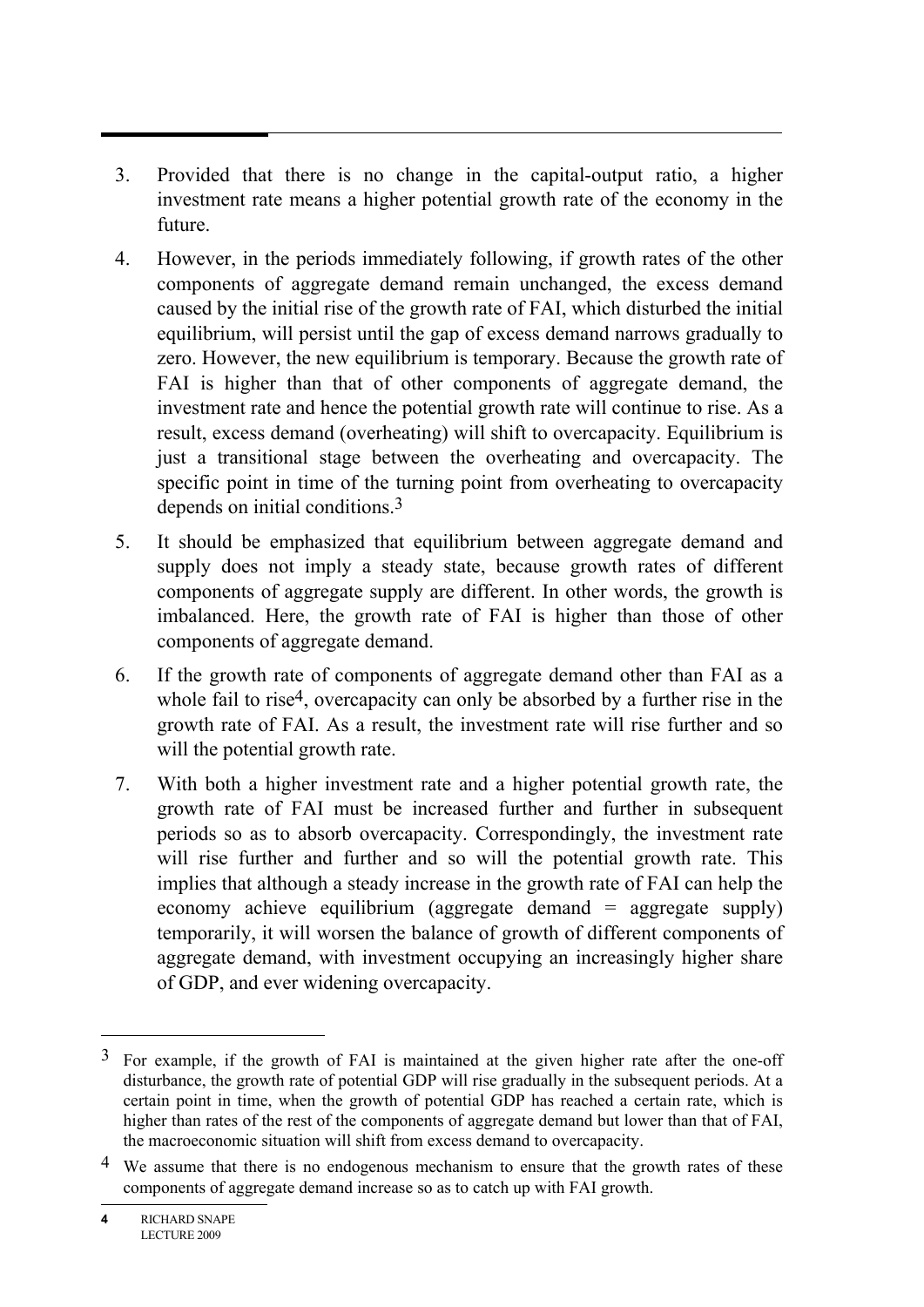- 8. Obviously, the growth rate of FAI cannot accelerate forever. Sooner or later the growth rate of FAI will hit a ceiling imposed by social, environmental, natural resources, ecological or other constraints.
- 9. Even if the growth rates of all components of aggregate demand, including FAI, become constant, owing to the fact that the growth rate of FAI is higher than those of the other components of aggregate demand, the investment rate will continue to rise and so will overcapacity. This is an unsustainable process. Under the pressure of overcapacity, eventually, deflation will set in and the growth process of the economy will break down.
- 10. To prevent the breakdown of the growth process, either the growth rate of FAI can be lowered, or the growth rates of the other components of aggregate demand can be raised, so that balanced growth of all components of aggregate demand is restored.
- 11. If the growth rate of FAI is lowered, the immediate result will be worsening of the overcapacity. However, as a result of the fall of the growth rate of FAI, the investment rate will fall and so will the growth rate of potential GDP. If the growth rate of FAI continues to fall, balance can be restored when the growth rate of FAI is equal to that of the other components of aggregate demand as well as that of GDP.
- 12. If the growth rate of other components of aggregate demand is raised, not only will overcapacity be reduced, but growth of all components of aggregate demand will become more balanced. The feasibility of this policy of adjustment depends on external constraints on the potential growth rate.
- 13. The balance of growth of all components of aggregate demand, or more precisely, the equality of the growth rate of FAI and that of other components of aggregate demand, is a necessary and sufficient condition for staying at a steady state and maintaining sustainable growth. Government policy should be aimed at pulling the economy back to the steady state following one deviation after another, while recognizing that the steady state itself can be variable, owing to changes in exogenous conditions.

These dynamics can be simulated by numerical examples (figure 3).

The vertical axis and horizontal axis represent the excess demand gap and periods of time, respectively. The positive figures represent a positive excess demand gap to GDP ratio, and the negative figures represent overcapacity (negative excess demand gap to GDP ratio). The shape of the excess demand gap to GDP ratio is determined by various assumptions such as the initial shares of each component of aggregate demand, the initial growth rate, the growth rate of FAI after the initial shock, the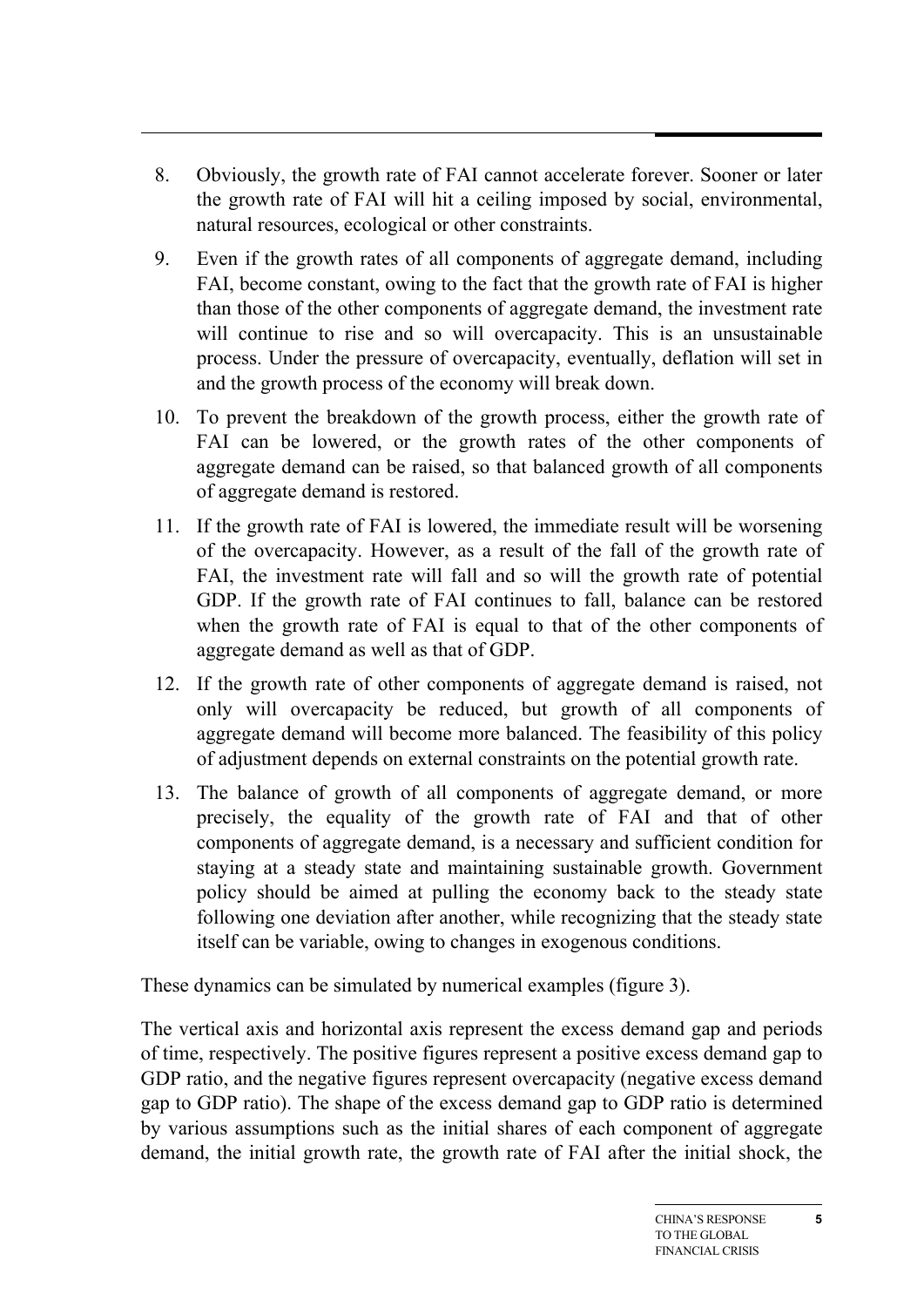### Figure 3 **Overheating and overcapacity in tandem (a numerical simulation)**



*Data source*: Drawn by Dr. Xu Qiyuan.

government's reaction to overcapacity, enterprises' responses to the existence of the excess demand gap and so on. In figure 3, it is assumed that, initially, all components of GDP grow at a rate of 8 per cent, and the shares of FAI and consumption in GDP are 40 per cent and 60 per cent respectively — hence, there are only two components of aggregate demand. The capital–output ratio is assumed to be 5. Provided that, as a result of an external shock, the growth rate of FAI jumps to 10 per cent, then in the next period, despite the increase in supply as a result of the higher investment rate in the preceding period, the increase in aggregate demand as a result of the increase in FAI more than offsets the increase in aggregate supply, and the excess demand gap appears. Assuming in the following periods, the growth rates of FAI and consumption remain unchanged at 10 per cent and 8 per cent respectively, the excess demand gap will increase until the 7th period and then the gap will decrease. After the 17th period, overcapacity will appear. If overcapacity is absorbed by increases in FAI in the current period, the overcapacity gap will increase further in the next period.5 Obviously, this process is not sustainable.

<sup>5</sup> In this analysis, the question of how prices will react to changes in the excess demand gap to GDP ratio has not been discussed.

**<sup>6</sup>** RICHARD SNAPE LECTURE 2009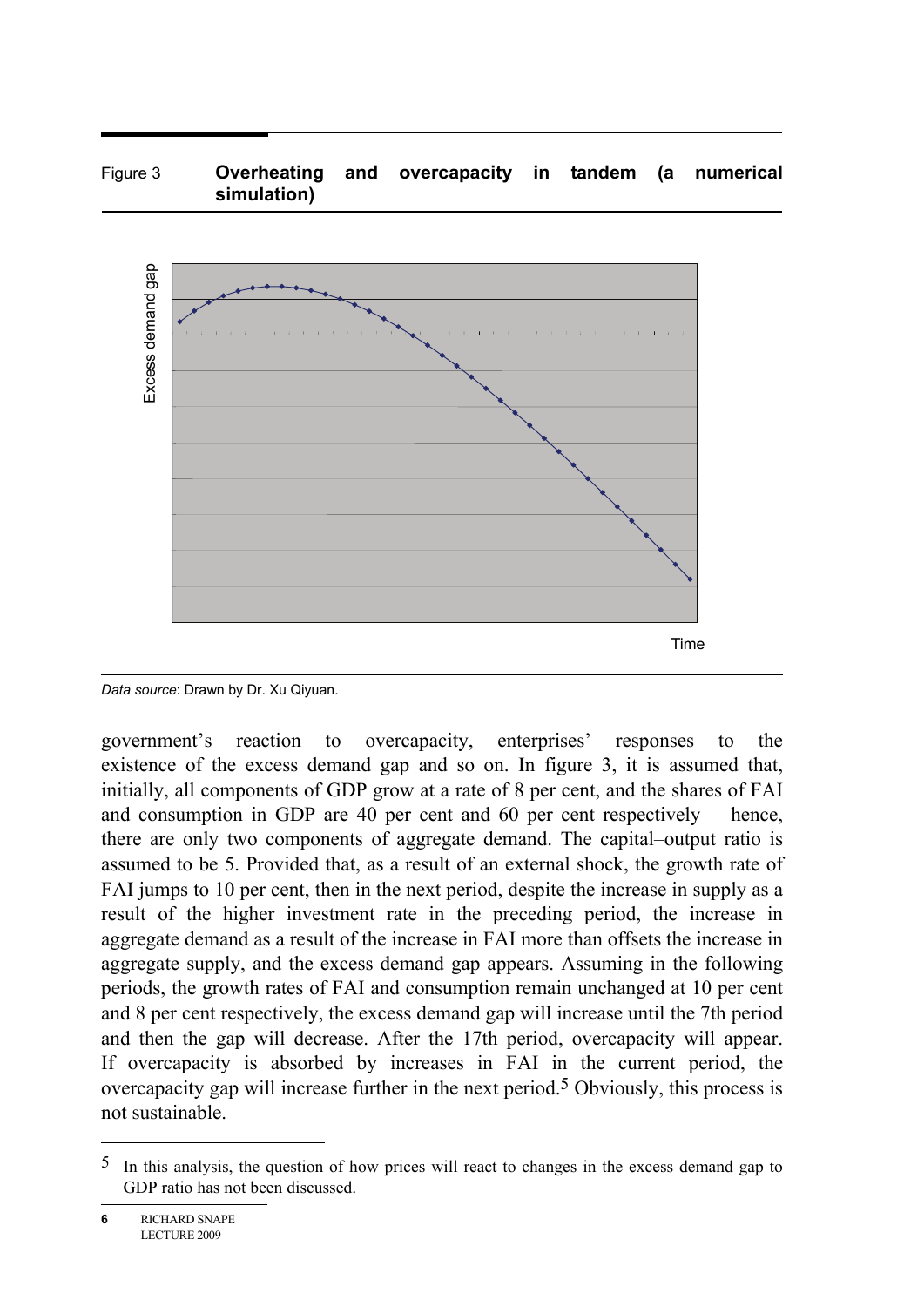Over the past three decades, overheating and overcapacity occurred in tandem in China. During this process, the fluctuation of the growth rate of FAI has played a pivotal role. Since the turn of the century, the growth rate of FAI has begun to accelerate and surpassed that of GDP, owing to the expansionary fiscal and monetary policies implemented since the Asian financial crisis. As a result, the investment rate has risen since 2001 (figure 2) and overheating (excess demand) has surfaced gradually since 2002. As we have mentioned, a sudden acceleration of the growth rate of FAI will create excess demand immediately afterwards for a period of time, and then after the investment rate reaches a certain level, the economy will shift from overheating to overcapacity. The turning point seems to be 2004, when signs of overcapacity began to surface. The Government tried to clamp down on the launch of new investment projects. The Chinese Government's clamp down on investment in the steel industry was a case in point. In 2004, China's steel production capacity was about 400 million tons. Worrying about overcapacity, the Government started to clamp down on building new steel mills. The Government used administrative methods to ban unapproved construction of steel mills. Perpetrators even got jail terms. However, due to strong demand for steel, attributable to the real estate development fever and strong export demand, new steel mills were mushrooming exponentially. China's steel production rose to more than 600 million tons in 2007 (figure 4).





*Data source*: Collected by Dr Zhang Bin.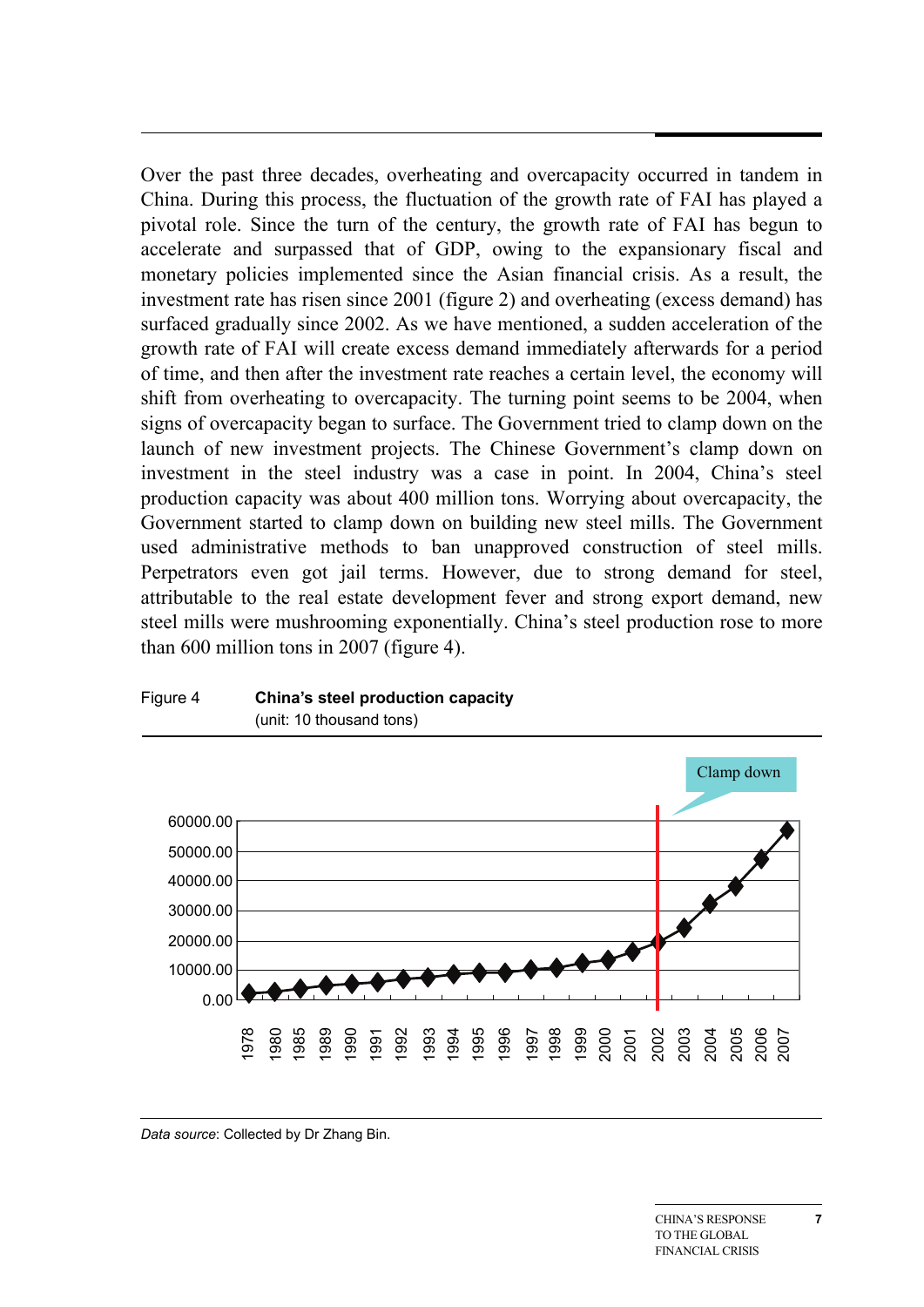Despite the fact that China's investment rate was increasing steadily, which implies that overcapacity pressure was building up, until the onset of the US financial crisis, the surfacing of overcapacity was postponed by a further rise in the growth rate of FAI and the accelerating growth rate of exports. Growth was sustained at the expense of a widening imbalance between growth of investment and exports and that of consumption. Due to the investment fever and strong external demand from the middle of 2007, China's inflation rate worsened rapidly.

Since the turn of the century, the Chinese economy has become more and more reliant on external demand, and the share of the current account surplus (mainly the trade surplus) in GDP has been rising rapidly. In 2007 the contribution of the trade surplus to GDP growth was almost 10 per cent of GDP (figure 5). The strong external demand delayed the surfacing of overcapacity for many years.

The trouble is that export demand is highly unstable. More importantly, when the Chinese economy was relatively small, increasing exports to absorb excess capacity was not a big deal. However, as a result of the expansion of the Chinese economy, it has become increasingly difficult for the global market to absorb China's excess capacity. Again, the steel industry is a case in point. China has already become the world's number one steel producer. In 2007, 37 per cent of global crude steel was provided by China. It is easy to see that if external demand collapses, overheating caused by strong investment demand and strong export demand will turn into overcapacity, and inflation into deflation, immediately. In the second half of 2008, export demand collapsed due to the global financial crisis. Long-postponed overcapacity surfaced suddenly.6 The rapidity of the shift from overheating to a sudden loss of speed, and from inflation to deflation, in September to October 2008 was truly stunning.

China's investment-driven and export-led growth pattern is not sustainable. The investment rate cannot increase forever. The growth rate of China's exports cannot remain persistently higher than that of the global economy. With or without the global financial crisis, overcapacity will surface and correction is inevitable. The global economic crisis exposed the vulnerability of China's growth pattern in a dramatic fashion.

<sup>6</sup> Contractionary monetary policy aimed at containing investment fever and asset bubbles began to take effect in 2008, which also contributed to the slowdown of FAI growth.

**<sup>8</sup>** RICHARD SNAPE LECTURE 2009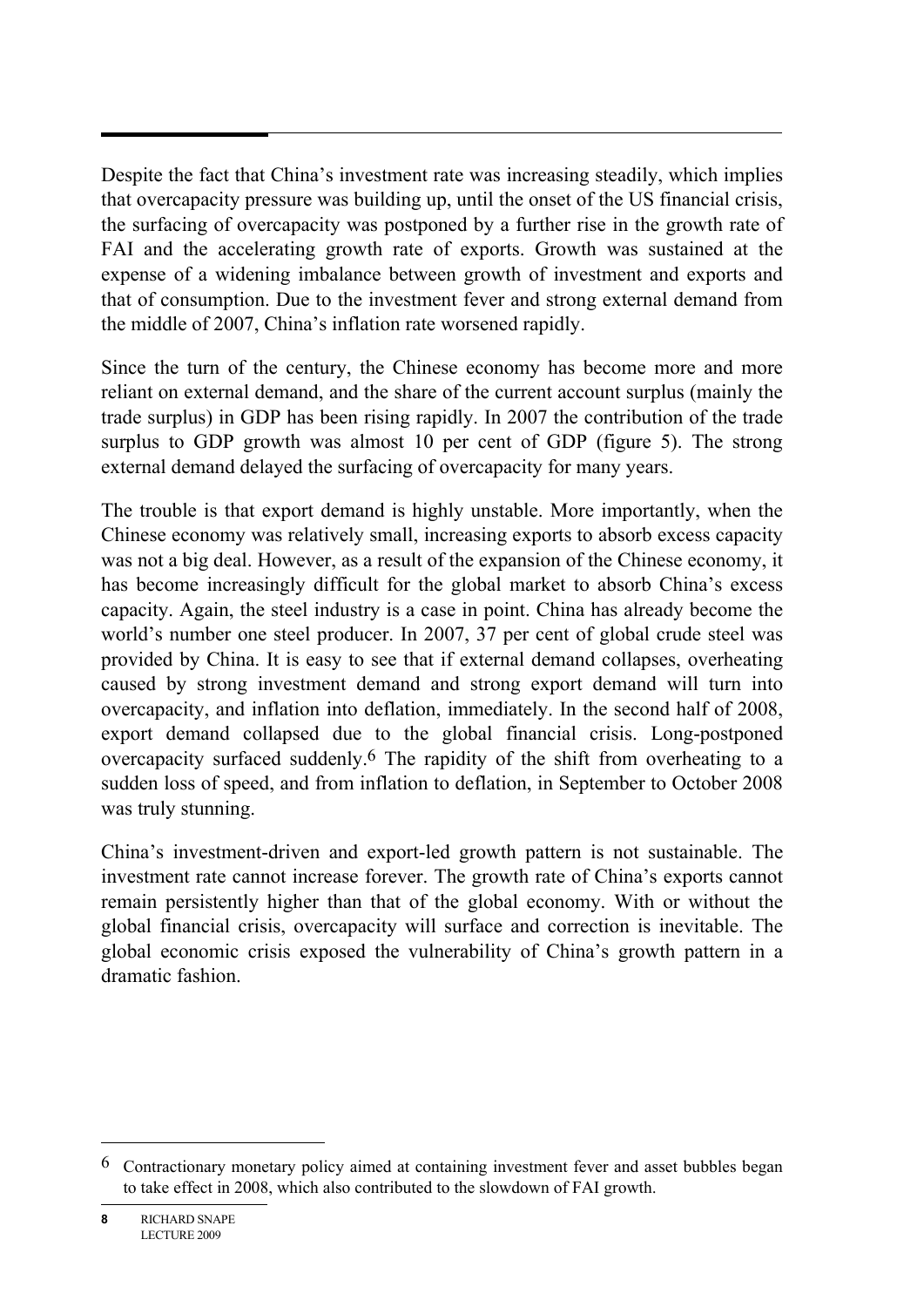



## **2 China's policy responses to the global economic crisis**

## **The stimulus package**

Faced with the dramatic fall of GDP growth, the Chinese Government took action swiftly. In November 2008, the Government introduced a Rmb4 trillion stimulus package for 2009 and 2010. The prescribed dosage of the stimulus is very large, at 14 per cent of GDP in 2008. In March 2009, the People's Congress approved the Government's new budget for 2009. According to this budget, in 2009, total government expenditure (central plus local) would be 7.635 trillion Yuan, up 22.1 per cent over the previous year. In 2009, the total government deficit would be 950 billion Yuan (US\$139 billion), the highest in six decades, compared with 111 billion Yuan in 2008. The Central Government deficit will be 750 billion Yuan, 570 billion Yuan more than last year. The State Council will allow local governments to issue 200 billion Yuan worth of government bonds through the Ministry of Finance. The expected budget deficit will be about 3 per cent of GDP in 2009. The expansionary fiscal policy has been a great success, and it played a pivotal role in

*Data sources*: CEIC, UBS estimates.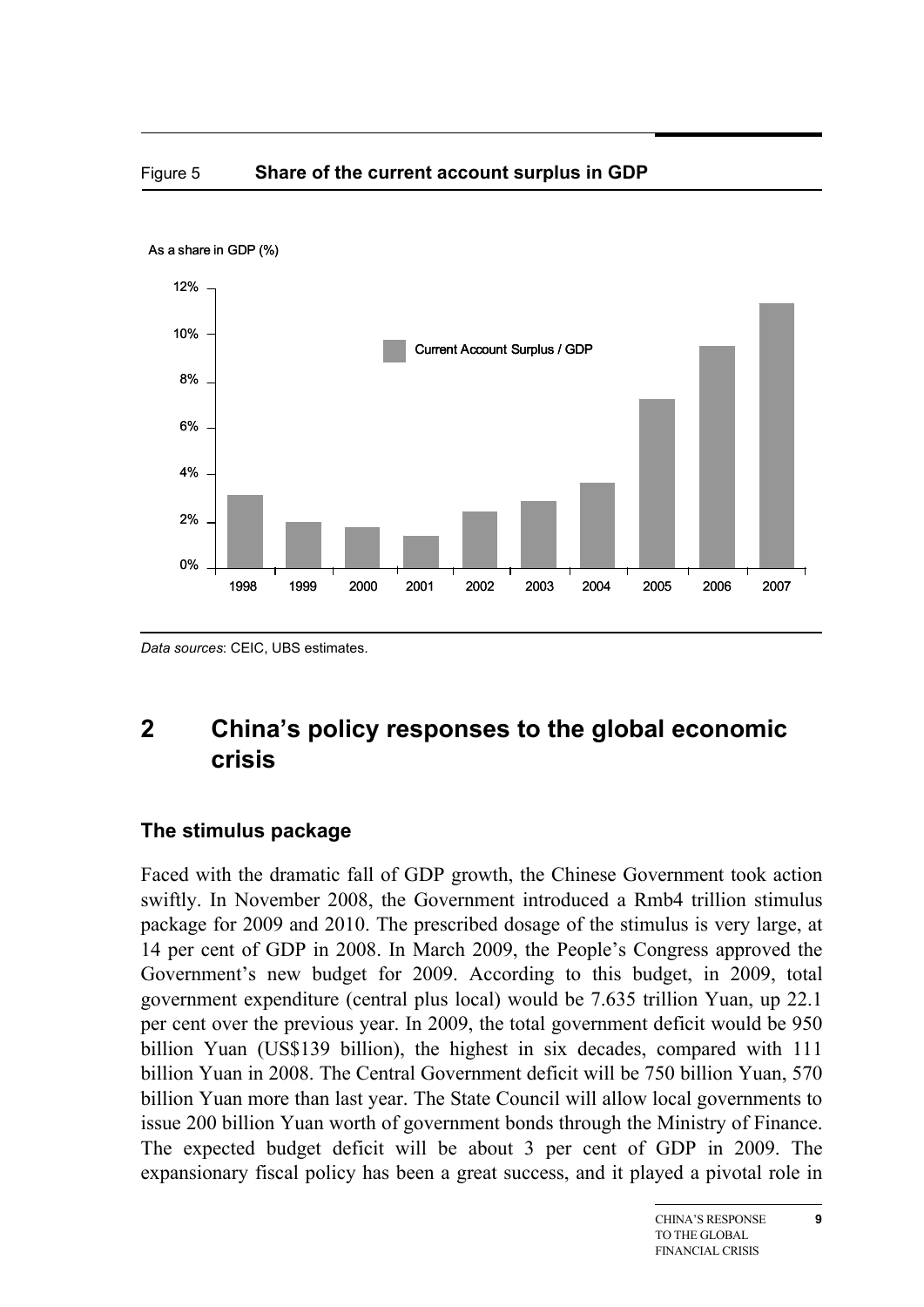stabilizing and reviving the economy. However, the success of China's stimulus package is not surprising at all. I have been very confident all along that China will be able to achieve a growth rate as high as 8 per cent. The reason is very simple — China has a very good fiscal position. As long as the Government so wishes, China can spend its way out of the slowdown, as long as it is affordable for the country.

China can afford such an expansionary fiscal policy. Over the past decade, China's budget deficit was very low, and in 2007 and 2008, it ran a small budget surplus and a small budget deficit of 0.4 per cent of GDP respectively. As a result, China's debt should only be about 20 per cent of GDP even after the stimulus. It is easy to see that there is plenty of room for the Chinese Government to use expansionary fiscal policy to supplement the lack of demand caused by the fall in export demand and, to a lesser degree, the fall in non-governmental investment demand.

The Central Government finances one-quarter of the 4 trillion RMB package, in the form of direct grants and interest rate subsidies. In the case of a Central Government-sponsored project, with the approval of the National Development and Reform Commission (NDRC), the Ministry of Finance provides all the funding for the registered capital. Bank credit is the second most important source of finance for the stimulus package. Local governments proposed their own stimulus packages of 18 trillion Yuan. The Central Government will issue 200 billion Yuan in government bonds on behalf of local governments. Commercial bank credit is expected to be the most important source of finance for the local-governmentproposed projects.

## **Monetary expansion**

Since 2009, the People's Bank of China (PBOC) has adopted a very expansionary monetary policy to support the expansionary fiscal policy. In the first half of 2009, bank credit increased by 7.3 trillion RMB, which was above the official target for the full year. Credit growth was surprisingly high, and the same was true of the broad money supply, M2, which grew at a record rate relative to GDP. As a result, the inter-bank money market has been inundated with liquidity. In contrast, the annual increases in bank credit in 2006 and 2007 were 3.18 trillion Yuan and 3.63 trillion Yuan respectively. Previously, corresponding to the rapid increase in liquidity caused by the PBOC's intervention in the exchange market, which was aimed at offsetting the appreciation pressure on the RMB created by the persistent trade surplus (and capital account surplus), the PBOC sold a large amount of central bank bills to mop up the excess liquidity. Since the fourth quarter of 2008, the PBOC has almost stopped selling more bills. As a result, liquidity has inundated the inter-bank money market, and once even made the interest rates in the inter-bank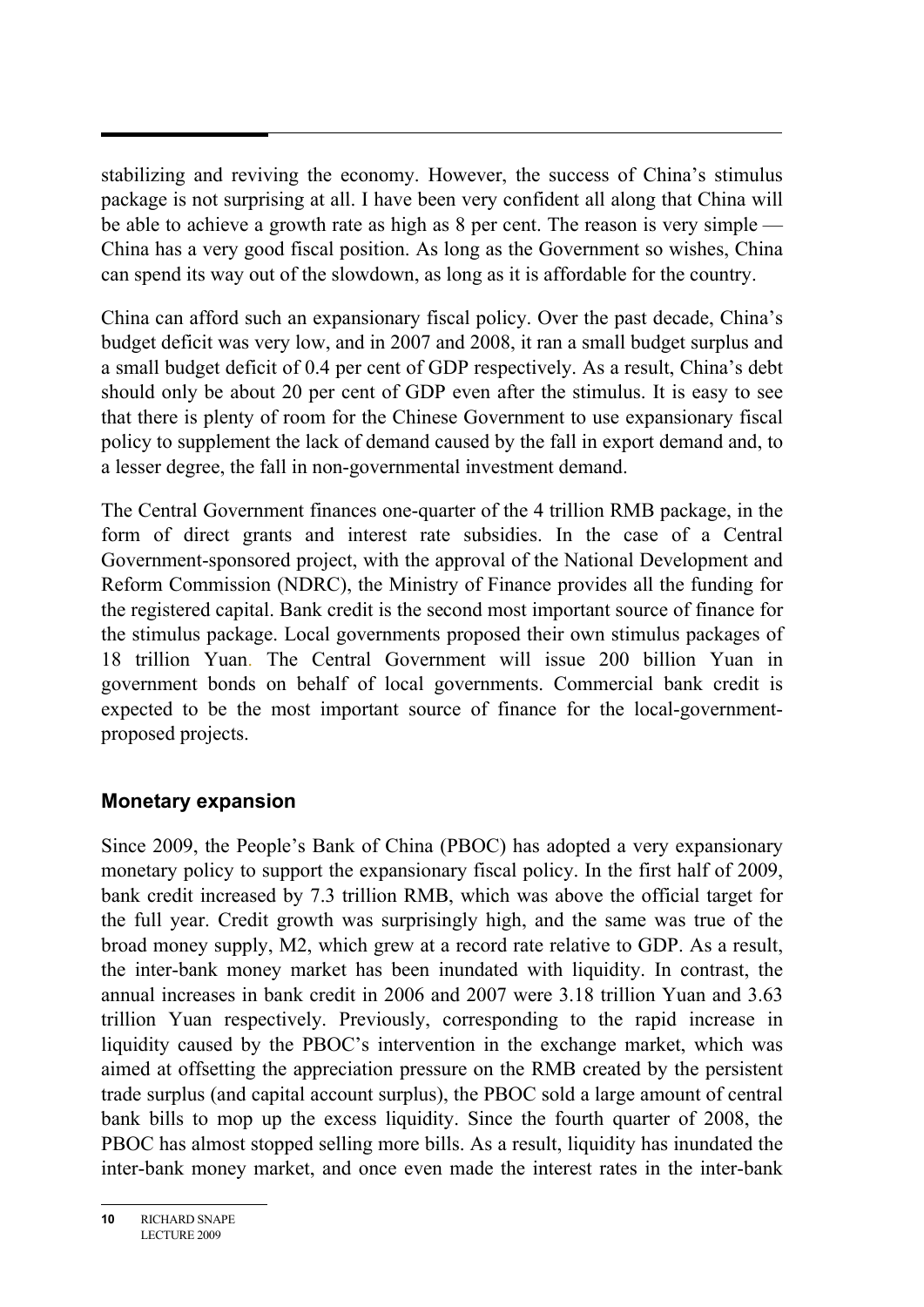market lower than interest on deposits with commercial banks with the same terms of maturity. This phenomenon was described in China's banking circles as 'flour being more expensive than bread'.

China's financial conditions have been very different from those in the United States and Europe during the global financial crisis. China had just completed overhauls of its banking system by writing off non-performing loans and injecting a large amount of capital. Its banking system was relatively safe and sound when the Western banking system was on the edge. As a result, there was no liquidity shortage, no credit crunch, and the monetary multiplier in China has not fallen as dramatically as in the United States. Therefore, the dramatic increase in liquidity in the inter-bank money market has been duly translated into a rapid increase in bank credit and broad money.

## **3 The long-term impact of the stimulus package and expansionary monetary policy**

The very expansionary fiscal and monetary policies have succeeded in arresting a fall in growth. However, the medium and long-term impacts of the expansionary policies are worrying.

First, the most important feature of China's growth pattern is investment overdrive. China's investment rate has been increasing steadily since 2001. The rate has increased from 25 per cent in 2001 to 50 per cent as a result of the stimulus package that is centered on FAI. This means that China's overcapacity will become more serious in the future.

Second, China's investment efficiency has been falling as a result of the stimulus package. The Government knows very well that the Chinese economy has been suffering from overcapacity. Therefore, government-financed investment in the stimulus package is concentrated in infrastructure, rather than new factories. However, there are still problems with an infrastructure-centered stimulus package. With an investment rate of 50 per cent and a GDP growth rate of 8 per cent, the incremental capital–output ratio will be as high or more than six. In comparison, Japan's incremental capital–output ratio was about three. From 1991-2003, China's incremental capital–output ratio was 4.1. The fall of investment efficiency will have an important negative bearing on China's long-term growth.

Third, infrastructure investment is long-term investment and will take a long time to create revenue streams. Furthermore, despite the fact that investment in infrastructure has the virtue of avoiding overcapacity, investment in infrastructure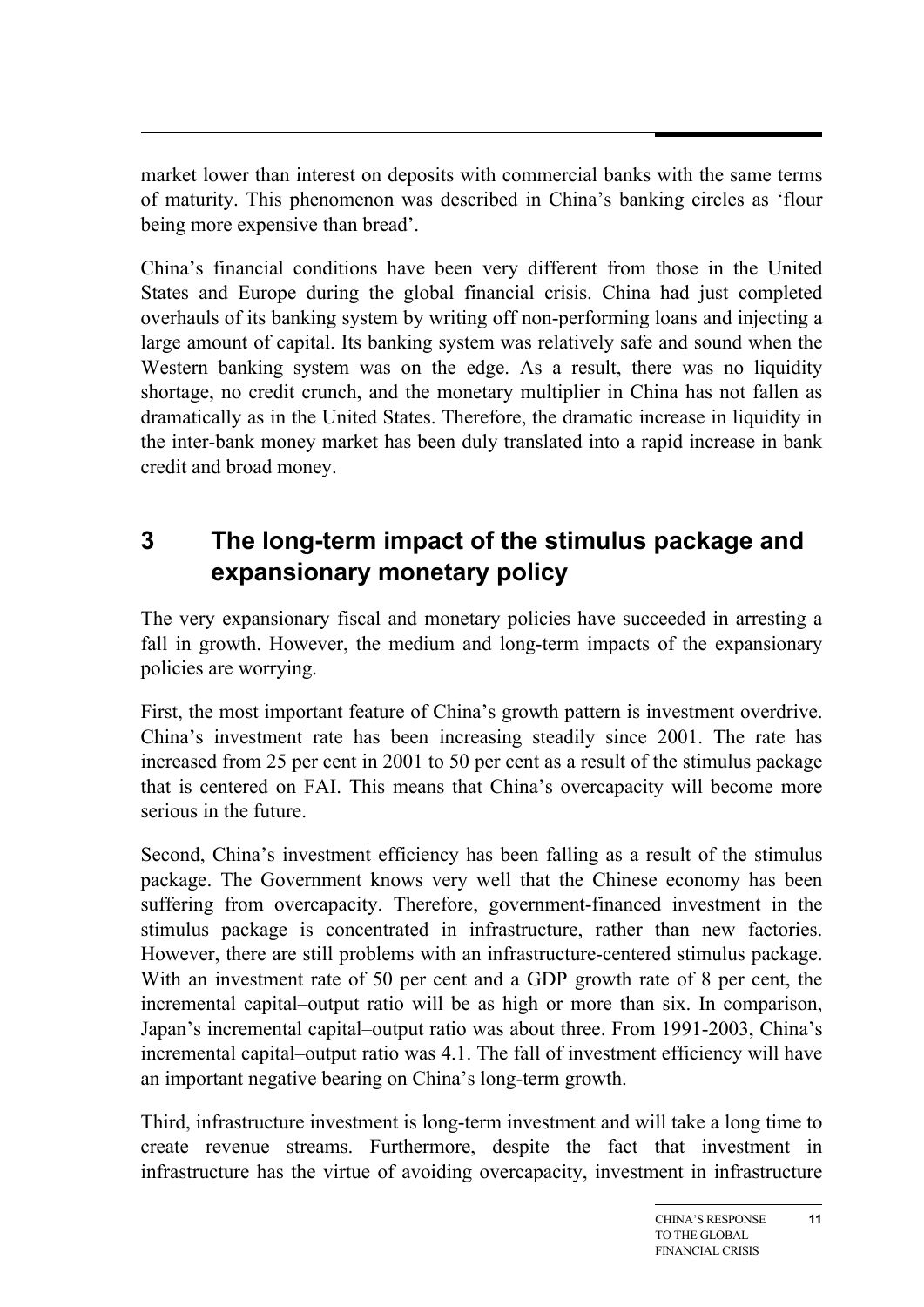without accompanying investment in manufacturing capacity means investment in infrastructure will not bring returns. Where will tolls come from, if there is no traffic in an eight-lane highway? To make things worse, due to the hasty and undersupervised implementation, waste in infrastructure construction is ubiquitous. All this means not only low efficiency but possibly also a significant increase in nonperforming loans in the future.

Fourth, the over-enthusiasm of local governments for local investment may worsen China's fiscal position in the future in an unexpected and dramatic way. On top of the Central Government's stimulus package, provincial governments were encouraged to raise money to launch their own complementary stimulus packages. The total amount of planned stimulus packages announced by local governments was 18 trillion Yuan. The bulk of the local stimulus packages will be financed by commercial loans guaranteed by local governments. A small portion of the finance is raised by selling bonds issued by the Central Government on behalf of local governments. As a result of the particular institutional arrangements in China, local governments have an insatiable appetite for grandiose investment projects. Investment led by local governments is likely to lead to a sub-optimal allocation of resources. More importantly, the Central Government's contingent liabilities may shoot up in the future.

Finally, as already mentioned, China's monetary policy is too loose. There is no need for China to drop the benchmark interest rate to such a low level. Interest rates are an important screening device in developing countries. The rapid expansion of credit and money supply was, to a certain extent, the result of non-market interferences. There are no sound economic rationales for supporting such a dramatic expansion. If commercial banks had been allowed to make decisions based purely on economic considerations, growth of credit and money supply would not have been so fast. And there would have been less need to worry about the possibilities of a rising nonperforming loan ratio, a worsening economic structure and resurgent asset bubbles. Actually, anecdotal evidence shows that a large chunk of excess liquidity has entered stock markets and real estate markets. Asset bubbles are returning with a vengeance. The huge gap between the growth rate of M2 and nominal GDP implies very large inflation pressure in the future. With near zero interest rates, small and middle-sized private and innovative enterprises will be discriminated against *vis-à-vis* state-owned monopolistic enterprises. The progress made in enterprise reform may suffer retreat.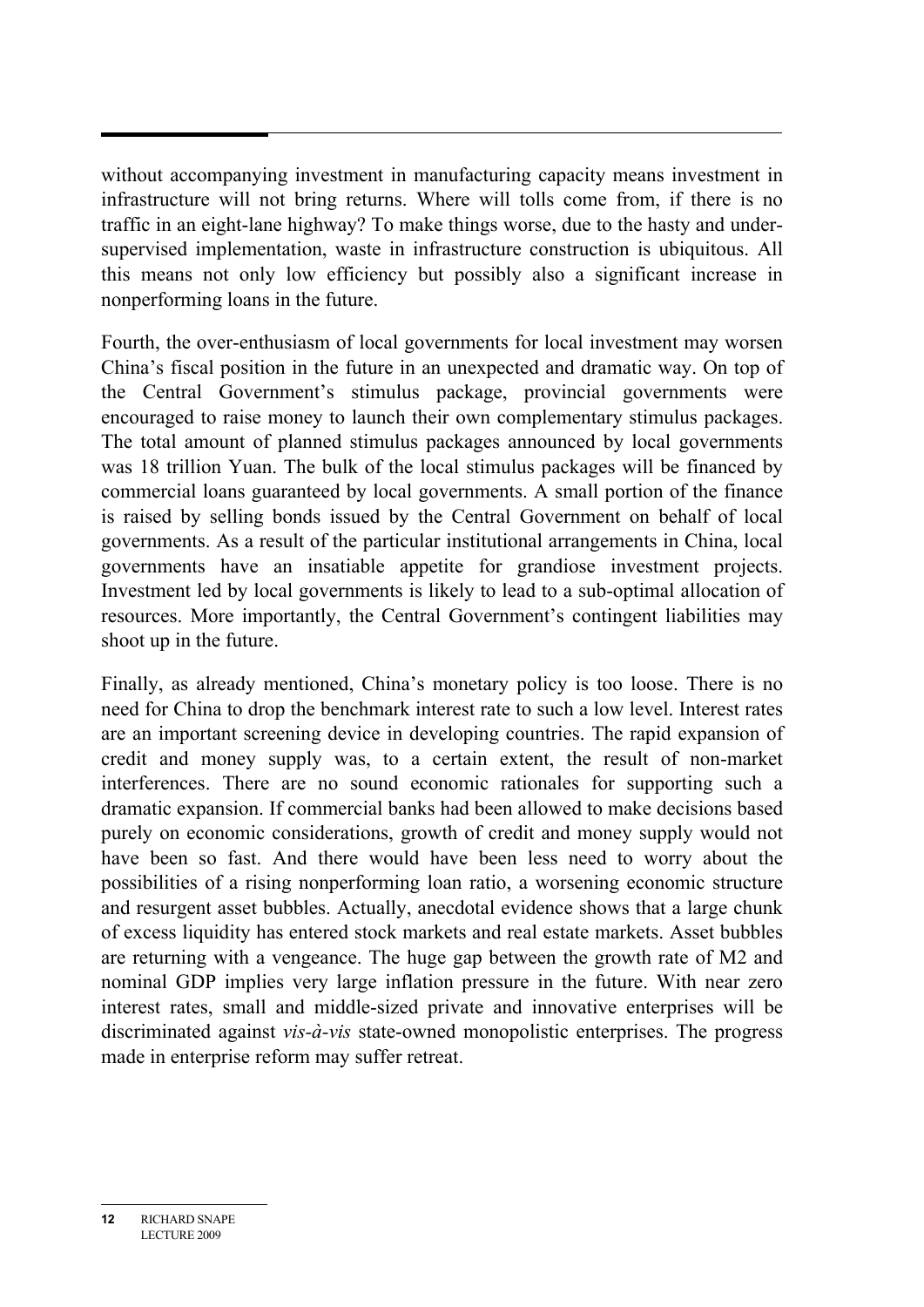## **4 The rebalancing of the Chinese economy and the safety of China's foreign exchange reserves**

Before the global financial crisis, the critics of China's imbalances in the form of running twin surpluses mainly concentrated on the double-misallocation of resources. As a developing country, China should use its resources for domestic investment and improving people's living standards. As an FDI-recipient country, China should translate capital inflows into the current account deficit. After the global financial crisis, more and more attention has shifted to the safety of China's foreign exchange reserves. When Fannie Mae and Freddie Mac were on the brink of bankruptcy, the issue of the safety of China's foreign exchange reserves was brought to the fore.

China is resigned to the fact that in essence it is borrowing with high costs and lending the money back to the United States for low or zero return. More troubling is that now, even the safety of China's foreign exchange reserves is under threat. And capital losses — let alone obtaining decent returns — seem inevitable. As warned by Paul Krugman, China has fallen into a 'dollar trap'. In terms of capital losses, China is facing a triple whammy.

First, the devaluation of the dollar is inevitable, which will lead to capital losses in China's foreign exchange reserves. The bulk of China's 2.3 trillion dollar foreign reserve holdings are not held for the purpose of self-protection, rather they are savings in the form of US Treasuries. China needs to preserve the value of its savings. There is no question whatsoever that the US dollar will go south, which started in April 2002 and, after a short interval, restarted in March 2009. Unless the US economy is rebalanced, the dollar will fall. And unless the dollar falls, the US rebalance will not be achieved. As a result, capital losses of China's foreign exchange reserves are inevitable.

Second, though inflation may not be an immediate threat, the US inflation rate should be around 4 per cent according to US Federal Reserve officials. This would mean that each year China's purchasing power devalues by 4 per cent. Furthermore, due to an extremely expansive monetary policy, the dollar has been debased. Unless the Fed implements the exit strategy successfully, which is doubtful, the real value of China's foreign exchange reserves will be eroded. Finally, as a result of dropping money from the sky by Helicopter Ben, serious inflation in the future cannot be ruled out.

Third, due to the huge budget deficit and supply of bonds by the United States, there is no guarantee that there will be enough demand for the US securities. As a result,